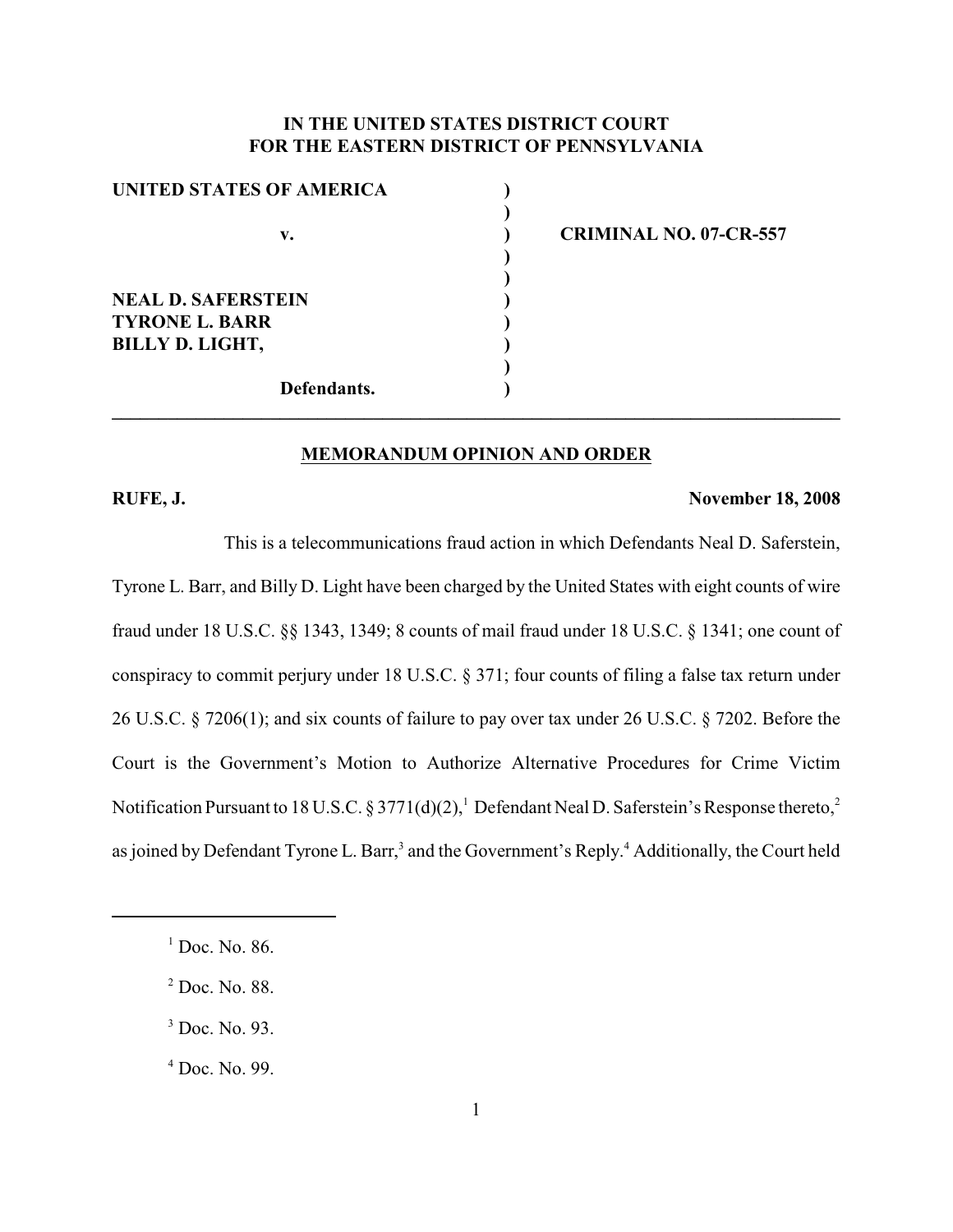a hearing regarding the pending Motion on August 16, 2008.<sup>5</sup> For the reasons that follow, the Government's Motion to Authorize Alternative Procedures for Crime Victim Notification will be granted.

#### **I. FACTUAL AND PROCEDURAL HISTORY**

In 1997 GoInternet.net, Inc. ("GoInternet") began doing business as Mercury Marketing of Delaware, Inc. It was a Delaware corporation with an office address in Philadelphia, Pennsylvania.<sup>6</sup> Defendant Neal Saferstein served as the President, Chief Executive Officer and majority owner of GoInternet; Defendant Tyrone L. Barr as the Vice President of Customer Service and Regulatory Affairs; and Defendant Billy D. Light as Chief Information Officer.<sup>7</sup> GoInternet sold internet related services to companies and individuals, including dial-up internet access, e-mail accounts and Web page design.<sup>8</sup> The company employed telemarketers to sell its product to businesses around the country. If during a sales phone call a customer agreed to purchase GoInternet's services, the telemarketer detailed the sale using a verification script which was then recorded.<sup>9</sup> GoInternet then mailed the customer a "welcome package," after which a customer was required to call GoInternet and cancel within 15 days; otherwise the customer would be billed

 $9$  Id. at  $\P$  2.

 $<sup>5</sup>$  Transcript, Doc. No. 112.</sup>

 $6$  Indictment  $\P$  1.

 $^7$  Id. at ¶¶ 8-10.

 $8$  Id. at ¶ 1.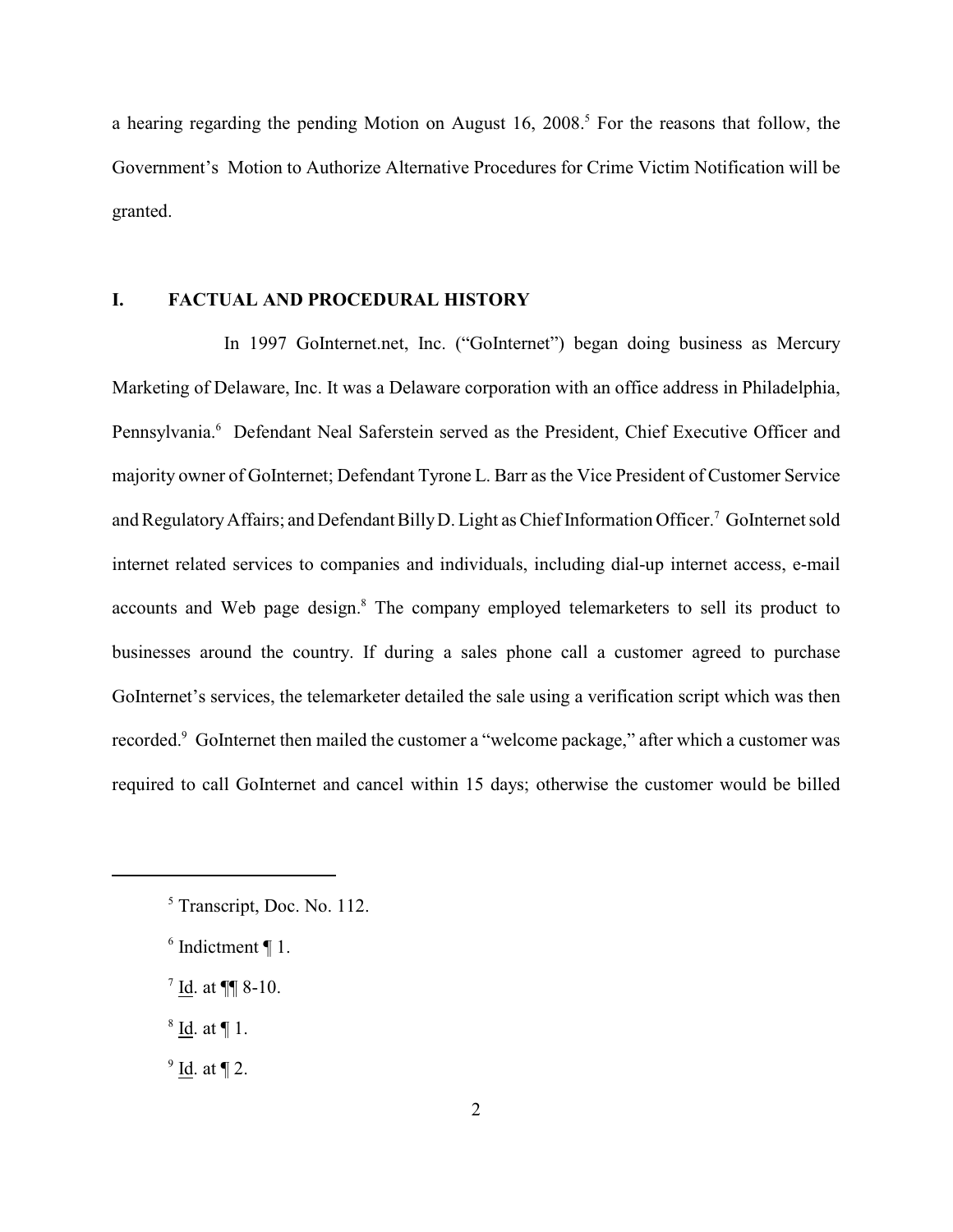approximately \$29.95 per month.<sup>10</sup> By 2003 GoInternet employed more than 1,000 telemarketers and was signing up 7,500 new customers a week, bringing in gross annual revenues of more than \$49 million.<sup>11</sup> However, GoInternet stopped doing business in  $2004$ .<sup>12</sup>

The Government alleges that the entire GoInternet business was designed to defraud customers into paying for internet related services without their knowledge or authorization.<sup>13</sup> Local telephone companies can permit third parties such as GoInternet to include charges for separately ordered telecommunications services on consumers' local telephone bills.<sup>14</sup> To do this such third parties work with telephone billing "aggregators" who act as intermediaries between the third party and local telephone companies or Local Exchange Carriers ("LECs"). Aggregators receive billing information from the third parties, who are the aggregators' clients, and submit the bill to the appropriate LEC for inclusion on a customer's local telephone bill.<sup>15</sup> When customers pay their telephone bills the aggregators collect the payment for their clients' services from the LEC. Those payments are then passed back to the clients or third party providers who pay a fee for the aggregator's collection and billing services.<sup>16</sup> The placement of unauthorized charges on a consumer's local telephone bill is known as "cramming," and the Government claims that GoInternet

- $^{10}$  Id. at ¶ 4.
- $\frac{11}{10}$ . at  $\P$  6.
- $^{12}$  Id.
- $13$ Id. at ¶ 18.
- $14$  Id. at  $\P$  11.
- $15$  Id. at ¶ 12.
- $16$  Id. at ¶ 13.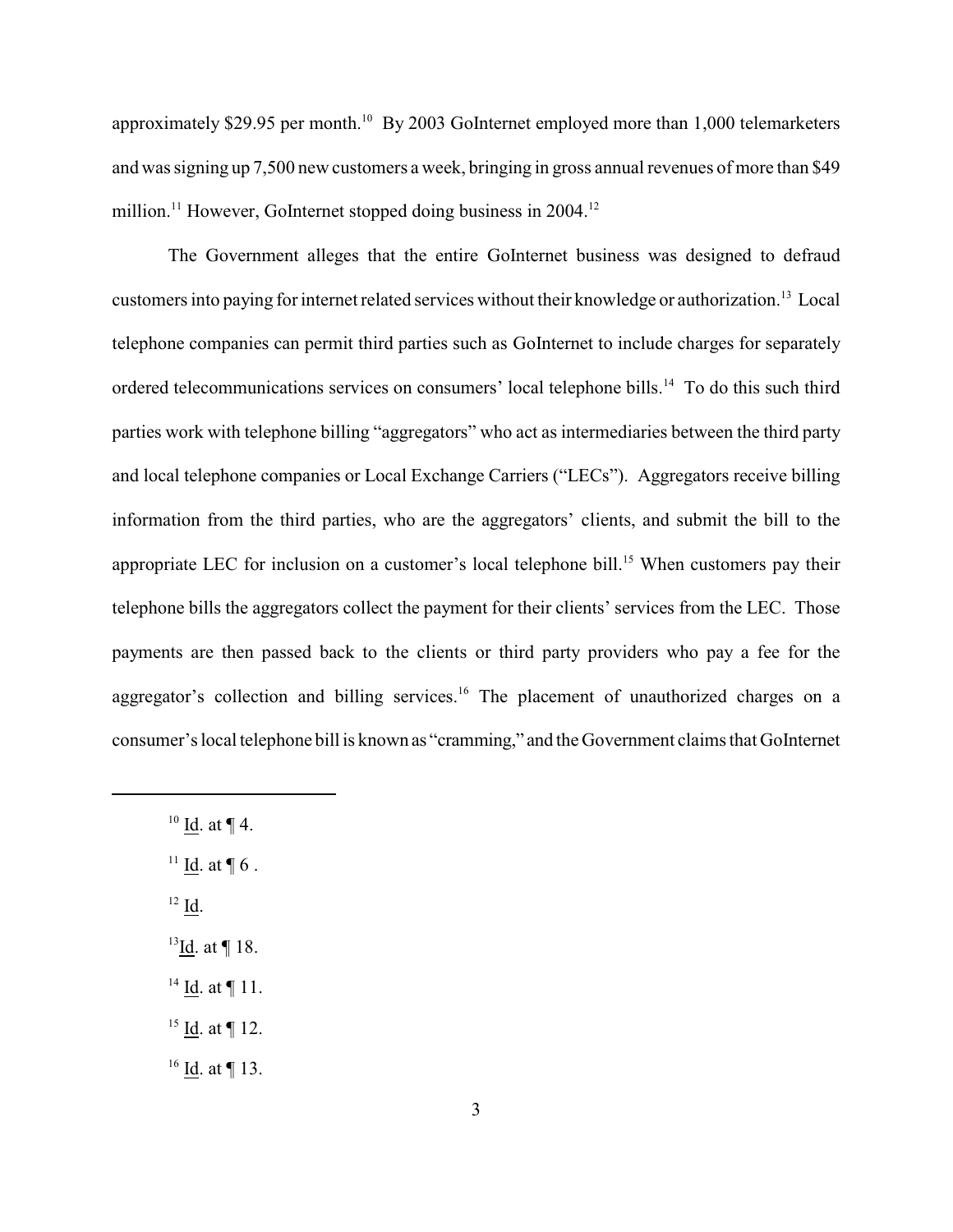contracted with several billing aggregators to place its monthly charges on customer's local telephone bills.<sup>17</sup>

The Government alleges that GoInternet was able to defraud thousands of customers into being billed without their direct knowledge by routinely failing to disclose the nature of GoInternet's services and failing to explain that agreeing to receive a welcome packet would trigger monthly payments bills unless the customer called to cancel.<sup>18</sup> Other alleged misrepresentations include designing the welcome packet to look like unsolicited mail so that it would be thrown away before read, providing "generic, bare-boned, and mistake-ridden Web sites," and using sub-domain web addresses for those Web sites, making them unavailable through major internet search engines.<sup>19</sup> Despite complaints about their services, GoInternet maintained insufficient telephone availability to handle complaint calls, delaying cancellations and refunds. $20$ 

On June 28, 2000, The Federal Trade Commission ("FTC") filed suit against Defendant Neal D. Saferstein for violating the law by billing customers without their authorization. The parties agreed to a Stipulated Judgment and Order for a Permanent Injunction.<sup>21</sup> However, the Government alleges that even after that Judgment was issued GoInternet continued to expand its fraudulent conduct. When an LEC would no longer post charges for GoInternet, the Government alleges that GoInternet hired an intermediary to submit the charges to the billing aggregator and LEC on

<sup>20</sup> <u>Id</u>. at ¶ 28.

<sup>21</sup> Id. at ¶ 30.

 $17$  Id. at  $\P\P$  14-15.

 $18$  Id. at ¶ 19.

 $19$  Id. at  $\P\P$  22-24.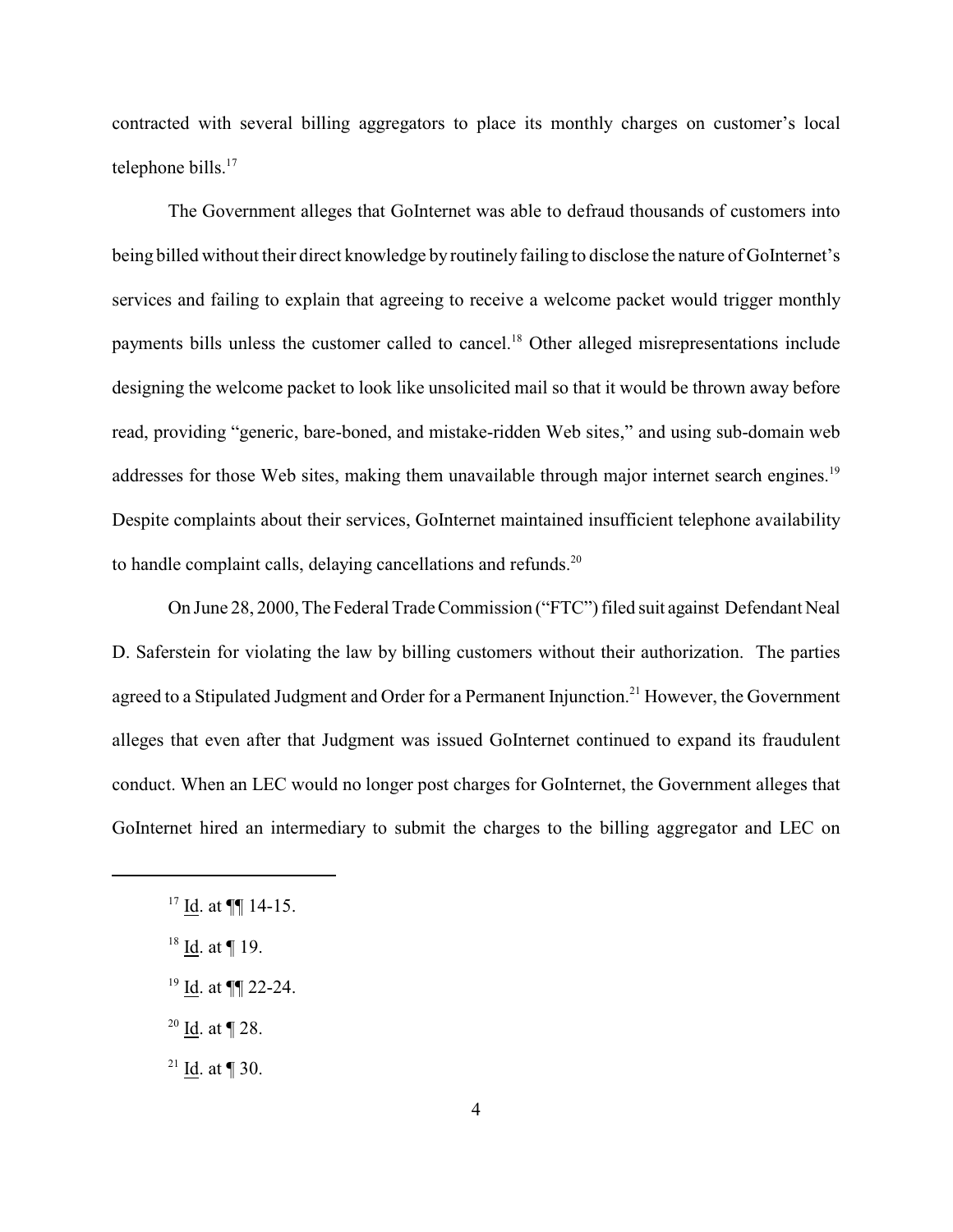GoInternet's behalf.<sup>22</sup> The Government further claims that Defendant Neal Saferstein ordered the destruction of thousands of postcards that would have notified GoInternet's customers that they were receiving and paying for GoInternet's services. Those postcards were required by the Consent Order ending the above referenced action by the FTC.<sup>23</sup> The Government alleges that as a result of GoInternet's ongoing billing scheme that the company fraudulently gained more than \$75 million in revenues from March 2001 through April 2004.<sup>24</sup> An indictment was issued as to the three named Defendants and their actions regarding their involvement with GoInterenet on September 13, 2007.

#### **B. LEGAL STANDARD**

On June 25, 2008 the Government filed the motion currently at bar which asks the Court to Authorize Alternative Procedures for Victim Notification Pursuant 18 U.S.C. § 3771(d)(2). The government argues, and the Court agrees, the 'multiple crime victims' provision set forth in 18 U.S.C. § 3771(d)(2) applies to the above captioned case and that "[because] the number of crime victims makes it impractical to accord all of the crime victims the rights described in 18 U.S.C. §3771(a) the court shall fashion a reasonable procedure to give effect to the chapter that does not unduly complicate or prolong the proceedings."<sup>25</sup> This portion of the Justice For All Act, which is referred to as the Crime Victims' Rights Act ("CVRA"), allows courts to approve efforts to notify victims of federal crimes who may not be aware that they suffered the effects of criminal activities the Government is prosecuting.

- <sup>24</sup> Id. at  $\P$  35.
- <sup>25</sup> 18 U.S.C. § 3771(d)(2).

<sup>&</sup>lt;sup>22</sup> Id. at ¶ 33.

<sup>&</sup>lt;sup>23</sup> Id. at  $\P$  34.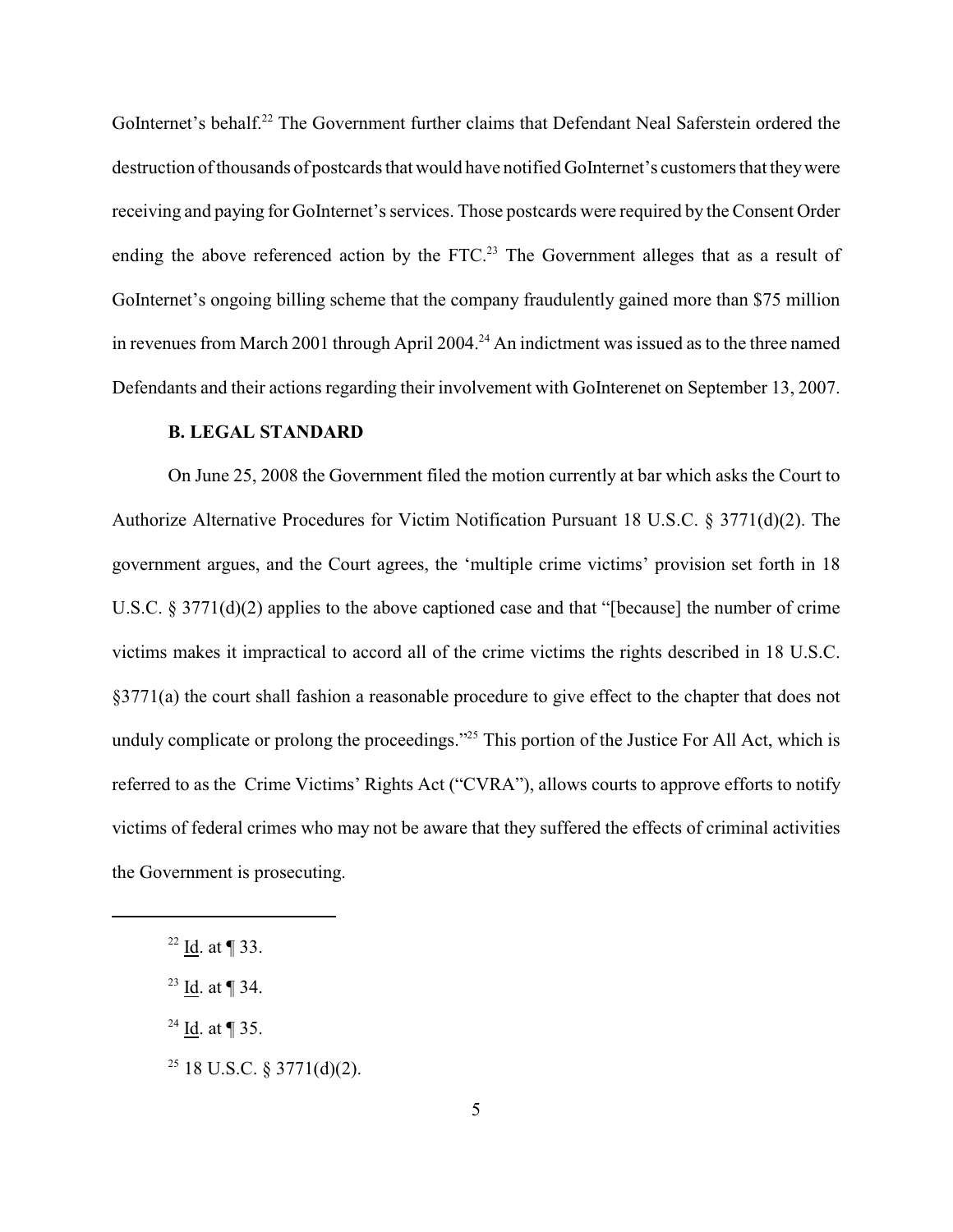#### **II. DISCUSSION**

The Government seeks to notify as many as 300,000 individuals who may have been victims of telecommunications fraud as part of the alleged cramming scheme orchestrated by the Defendants through GoInternet. Due to the sheer number of potential victims involved they seek approval for alternative methods of notification as laid out by the CVRA. Initially, the Government proposed continued publication in a major national newspaper as well as a Web site in an effort to alert potential victims who may not be aware that they are eligible to participate in the proceedings. Counsel for Defendants Saferstein and Barr objected to the Government's request arguing both that the Government had failed to meet its obligation to show that individual notification of victims was too burdensome and that any proposed public notification would prejudice a potential jury pool against the Defendants.

Both parties submitted briefs to the Court regarding these matters and a hearing was held on August 16, 2008. The initial position of Defendants' counsel was to reiterate his objections to any proposed public notification. However, in the alternative that the Court should rule in favor of the Government, a number of issues relating to the specifics of any publication were resolved pending Court approval. Counsel for Defendants Saferstein and Barr and the Government agreed that the perjury and tax counts listed in the indictment would not be included in any press release because there are no victims to seek out related to those charges.<sup>26</sup> The parties also agreed that any publicly disseminated information would make clear that the charges regarding GoInternet are disputed and include a statement of the "presumption of innocence."<sup>27</sup> Both sides agreed that it was acceptable to

<sup>&</sup>lt;sup>26</sup> August 16, 2009 Hearing Transcript at 21:9-23.

 $27$  Id.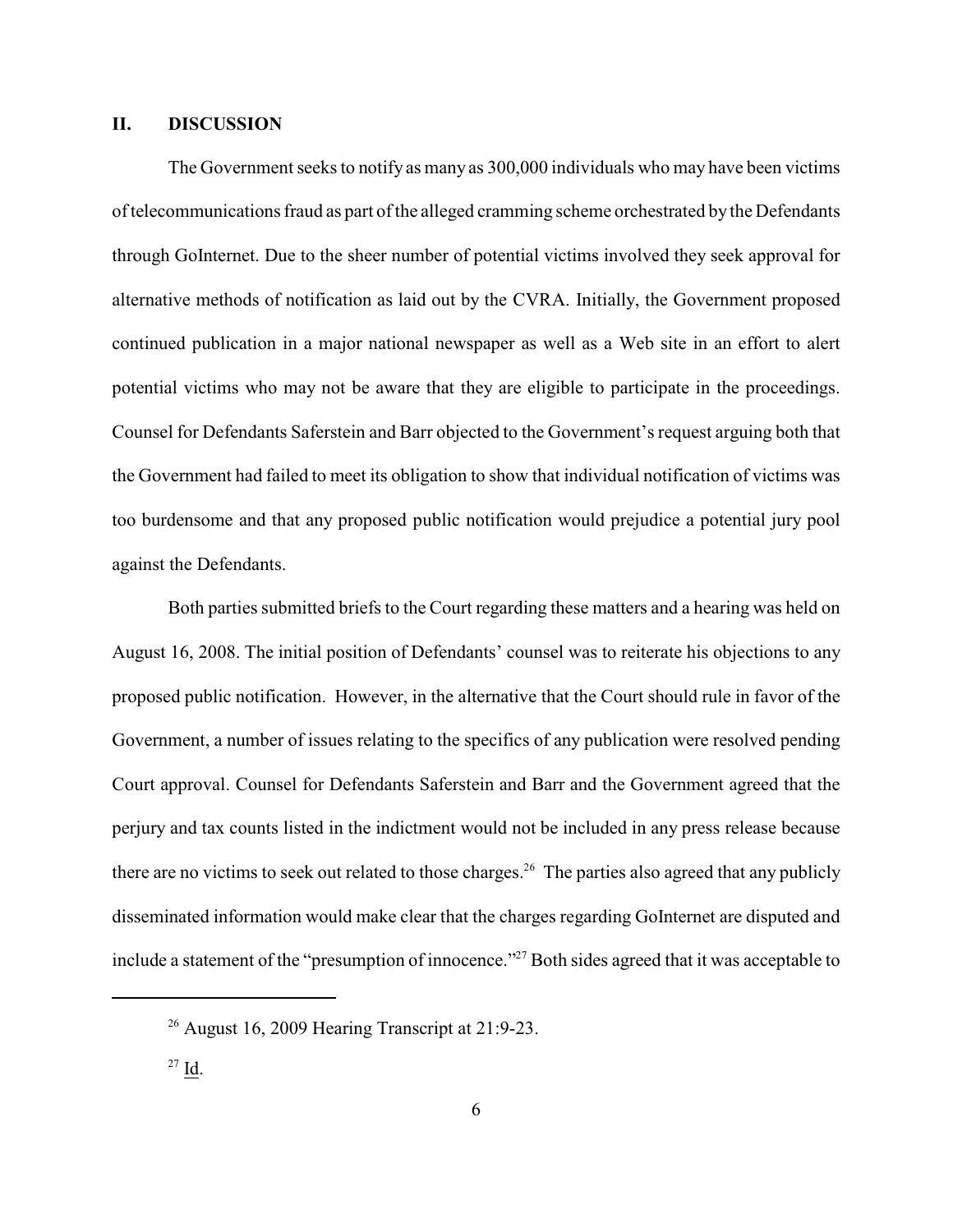leave out the individual names of the Defendants in any public announcement to notify victims.<sup>28</sup> It was also agreed that any approved notification to victims would appear in *USA Today*, in conjunction with an interactive Web site, maintained by the U.S. Attorney's Office in the Eastern District of Pennsylvania. The Court informed the parties that it would find that the Government had met its burden of showing that the number of crime victims makes it impractical to accord all of the crime victims their rights.<sup>29</sup> However, the Court did not rule at that time whether the proposed methods, and proposed compromises between the parties discussed at the hearing, were "reasonable procedures" under the law.

Since the hearing, the Government has submitted to the Court a draft press release which includes the name of the company "GoInternet" and the titles of the individuals charged, but does not list the names of those individuals. The draft does not list each count on the indictment, but rather refers to "various counts of mail and wire fraud." Additionally, the last line of the release states "An indictment is an accusation. A defendant is presumed innocent unless and until proven guilty." The Court believes that these modifications to the press release properly reflect the compromises discussed at the hearing. Moreover, the Court's own inquiry into the questions of the appropriate methods of victim notification have convinced it that publication of a notice in a national newspaper in addition to an informational Government Web site carefully monitored by the Court, are indeed appropriate and efficient methods and therefore "reasonable procedures."

In the absence of guidance from the Third Circuit regarding what is a "reasonable procedure" under 18 U.S.C.  $\S 3771(d)(2)$ , the Court has consulted the decisions of the Second Circuit and the

 $28$  Hrg. Tr. at 38:5-13.

 $29$  Hrg. Tr. at 46:20-25.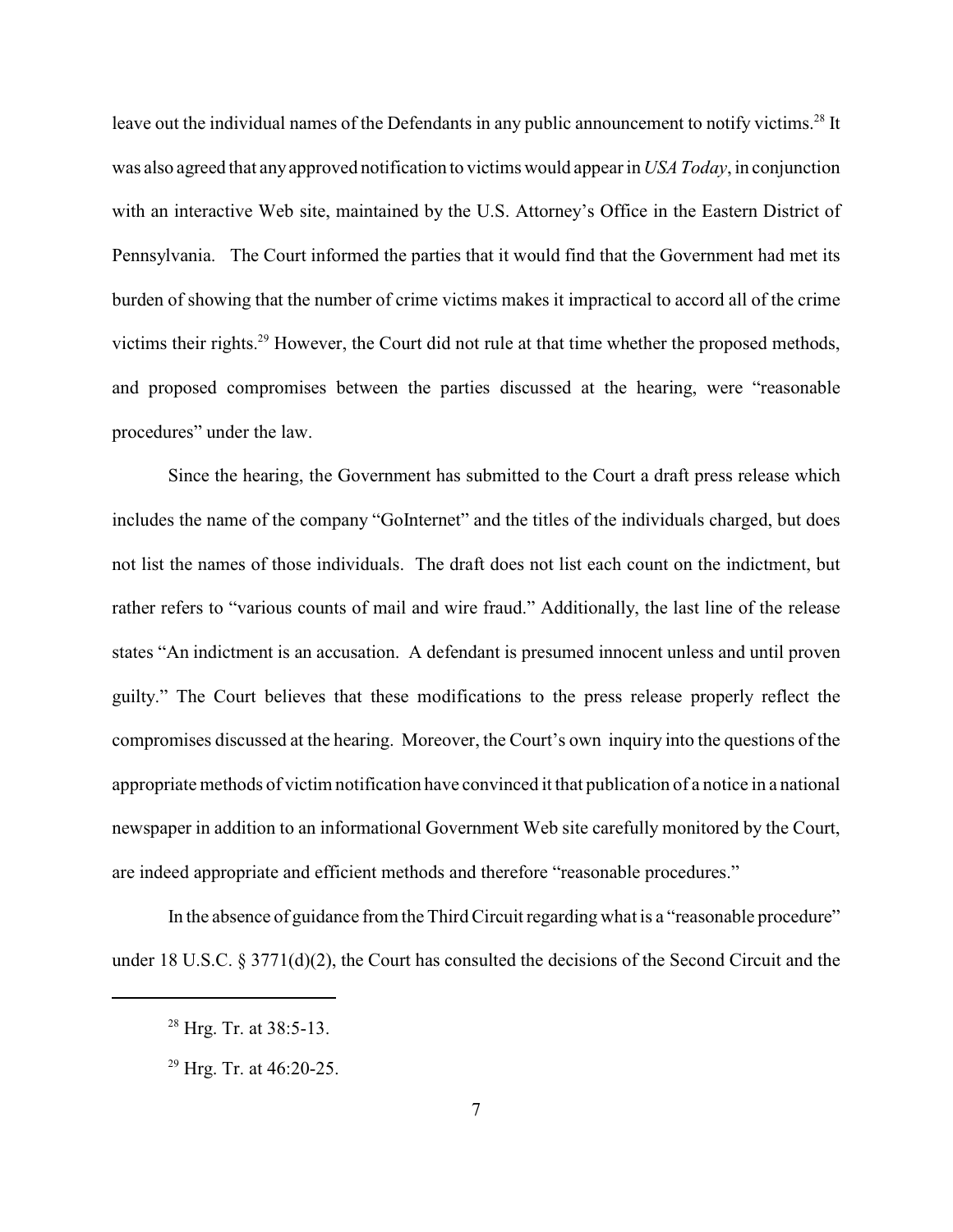Eastern District of New York, which have determined a number of notification efforts to be "reasonable" under the language of the Act. The Second Circuit has said that a determination of what is a "reasonable procedure" is left to the discretion of the district court. "Most of the rights provided to crime victims under the CVRA require an assessment of 'reasonableness.' The district court is far better positioned to make these assessments and to determine what constitutes a 'reasonable' procedure than a court of appeals."<sup>30</sup>

In United States v. Saltman<sup>31</sup> a district court within the Second Circuit found that a published notice directing victims to a Web site maintained by the U.S. Attorney's Office was "reasonable." Such notification efforts are nearly identical to what the Government proposes in the current case. Moreover, supported by the ruling of the Second Circuit in In Re Huff, a court of the Eastern District of New York has also acknowledged that the distinctiveness of each case plays a role in what a district court judge may decide is reasonable,"[t]hat courts differ in the application of alternative notification procedures to their respective cases is not surprising, given their proximity to the particular facts and needs of victims that will also likely vary with each case."<sup>32</sup>

In light ofthese guiding authorities and upon the Court's careful review of the particular facts and arguments of both the Government and Defendants in this case, the Court finds, in its discretion, that the victim notification proposals of the Government are reasonable. However, should issues emerge regarding those notification efforts, in particular the maintenance of the Web site, the Court

<sup>&</sup>lt;sup>30</sup> In Re W.R. Huff Asset Mgmt. Co., 409 F.3d 555, 562-63 (2d Cir. 2005).

 $31$  United States v. Saltman, 2007 U.S. Dist. LEXIS 87044  $*4$  (E.D.N.Y. Nov. 27, 2007).

<sup>&</sup>lt;sup>32</sup> United States v. Rubin, 558 F.Supp. 2d 411, 422 (E.D.N.Y. 2008).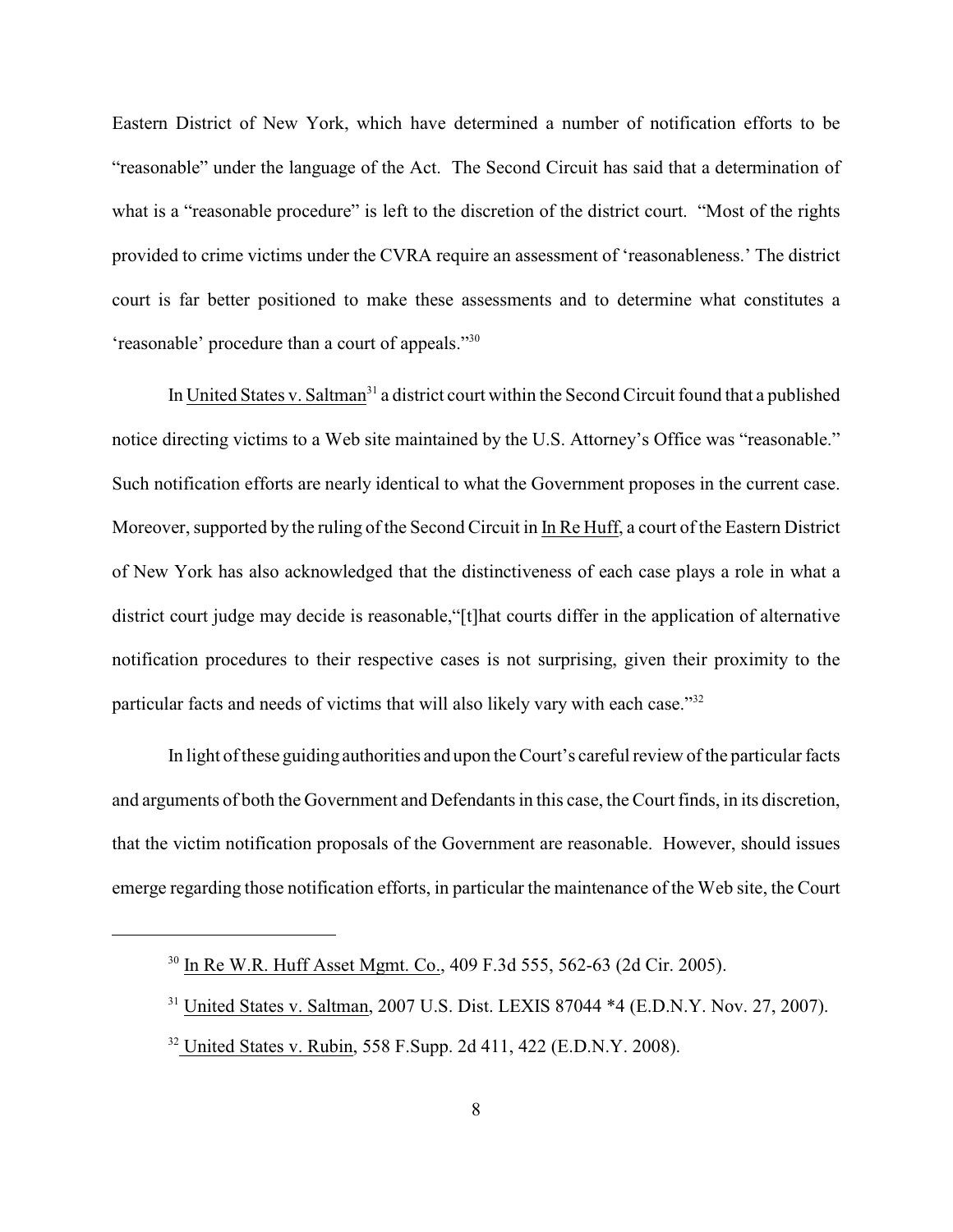may revisit this matter upon motion of either party or *sua sponte*.

## **IV. CONCLUSION**

The Court hereby grants Motion to Authorize Alternative Procedures for Crime

Victim Notification. An appropriate Order follows.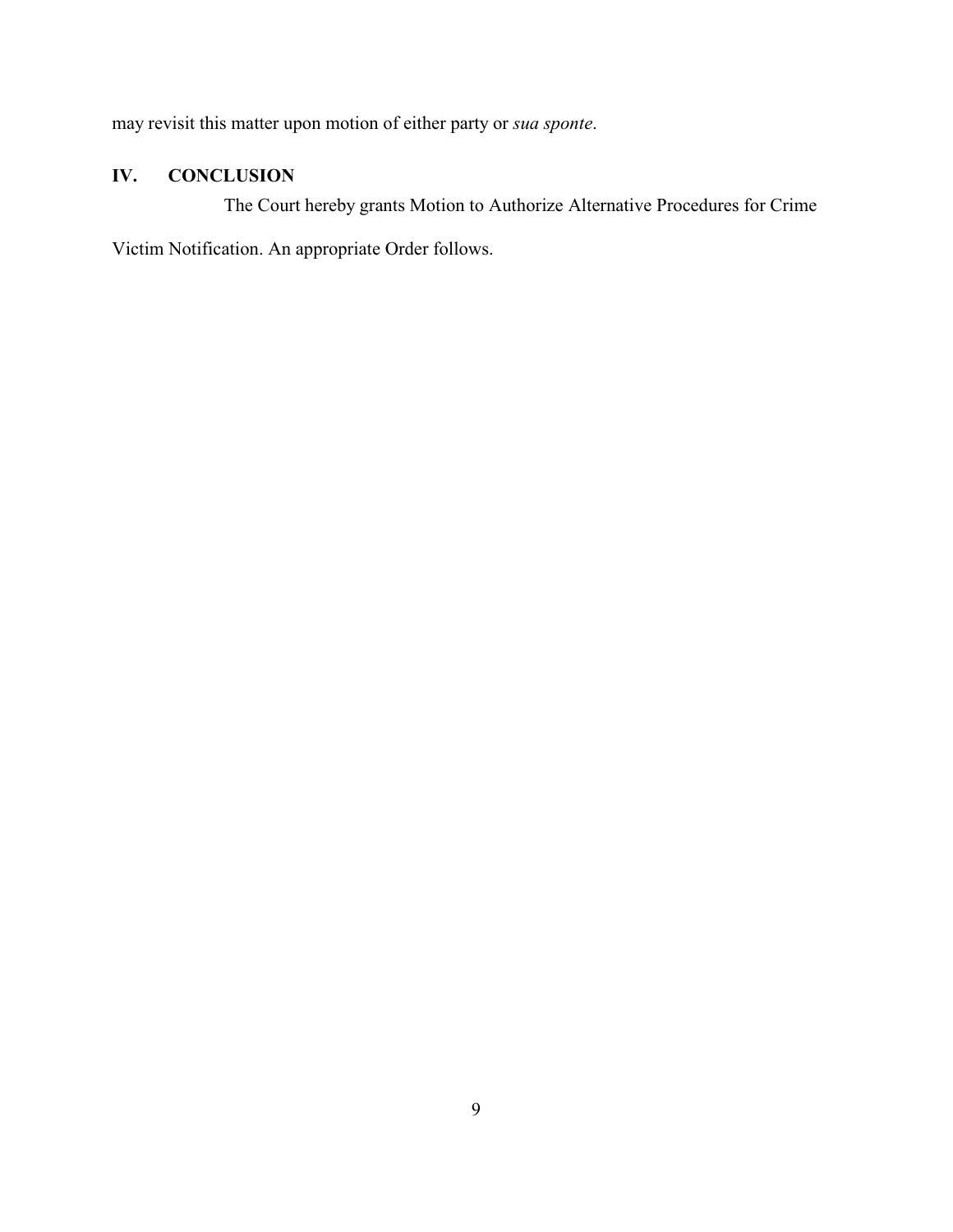# **IN THE UNITED STATES DISTRICT COURT FOR THE EASTERN DISTRICT OF PENNSYLVANIA**

| UNITED STATES OF AMERICA  |                               |
|---------------------------|-------------------------------|
|                           |                               |
| v.                        | <b>CRIMINAL NO. 07-CR-557</b> |
|                           |                               |
| <b>NEAL D. SAFERSTEIN</b> |                               |
| <b>TYRONE L. BARR</b>     |                               |
| <b>BILLY D. LIGHT,</b>    |                               |
| Defendants.               |                               |
|                           |                               |

#### **ORDER**

**AND NOW,** this 18th day of November, 2008, upon consideration of Government's Motion to Authorize Alternative Procedures For Crime Victim Notification Pursuant to Title I of the Justice For All Act of 2004, 18 U.S.C. § 3771 [Doc. No. 86]; and Defendant Neal D. Saferstein's Response thereto [Doc. No. 88]; as joined byDefendant Tyrone L. Barr [Doc. 93]; the Government's Reply [Doc. No. 99]; and the hearing held on this matter August 16, 2008 [Transcript, Doc. No 112] it is hereby

#### **ORDERED** that Plaintiff's Motion is **GRANTED**

The Government is authorized to comply with the provisions of 18 U.S.C. § 3771(a)(2) in the above captioned case by providing notice regarding this action in the newspaper *USA Today*, five times, once every other week, commencing the week of **January 5, 2009.** The notice will direct potential victims to a Web site maintained by the U.S. Attorney's Office in the Eastern District of Pennsylvania and available at<http://www.usdoj.gov/usap/pae/.>